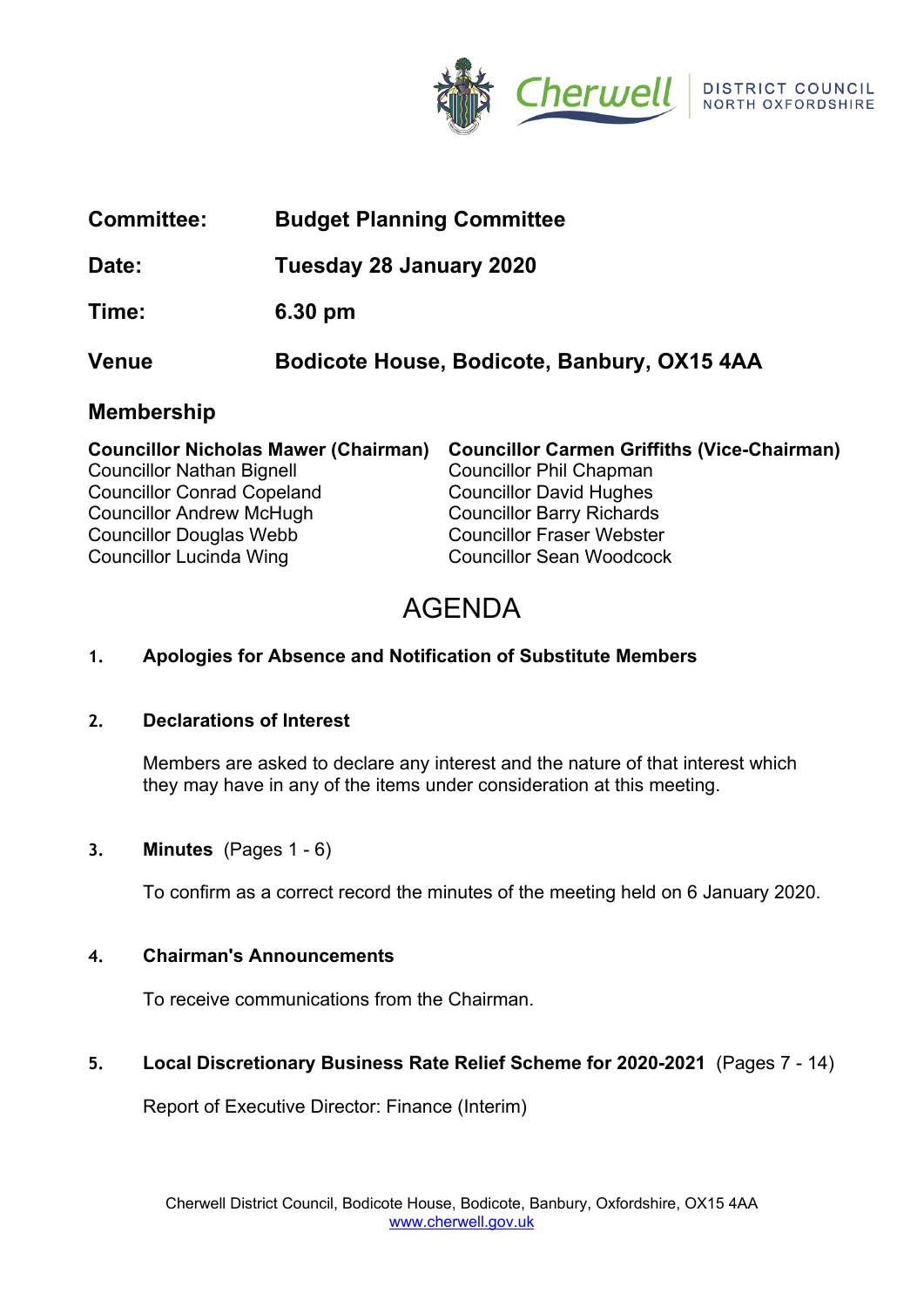### **Purpose of report**

To provide members of Budget Planning Committee with details of the proposed Local Discretionary Relief Scheme before consideration by Executive.

# **Recommendations**

The meeting is recommended:

- 1.1 To note the contents of the report.
- 1.2 To recommend to Executive the adoption of the Local Discretionary Business Rates Relief Scheme for 2020-2021
- **6. Monthly Performance, Risk and Finance Monitoring Report - November 2019**  (Pages 15 - 60)

Report of Executive Director: Finance (Interim) and Assistant Director: Performance and Transformation.

# **Purpose of report**

This report summarises the Council's Performance, Risk and Finance monitoring position as at the end of each month.

# **Recommendations**

The meeting is recommended:

1.1 To note the monthly Performance, Risk and Finance Monitoring Report.

# **7. Review of Committee Work Plan** (Pages 61 - 62)

To review the Committee Work Plan.

### **8. Urgent Business**

The Chairman to advise whether they have agreed to any item of urgent business being admitted to the agenda.

# **Councillors are requested to collect any post from their pigeon hole in the Members Room at the end of the meeting.**

# **Information about this Meeting**

# **Apologies for Absence**

Apologies for absence should be notified to [democracy@cherwellandsouthnorthants.gov.uk](mailto:democracy@cherwell-dc.gov.uk) or 01295 221953 prior to the start of the meeting.